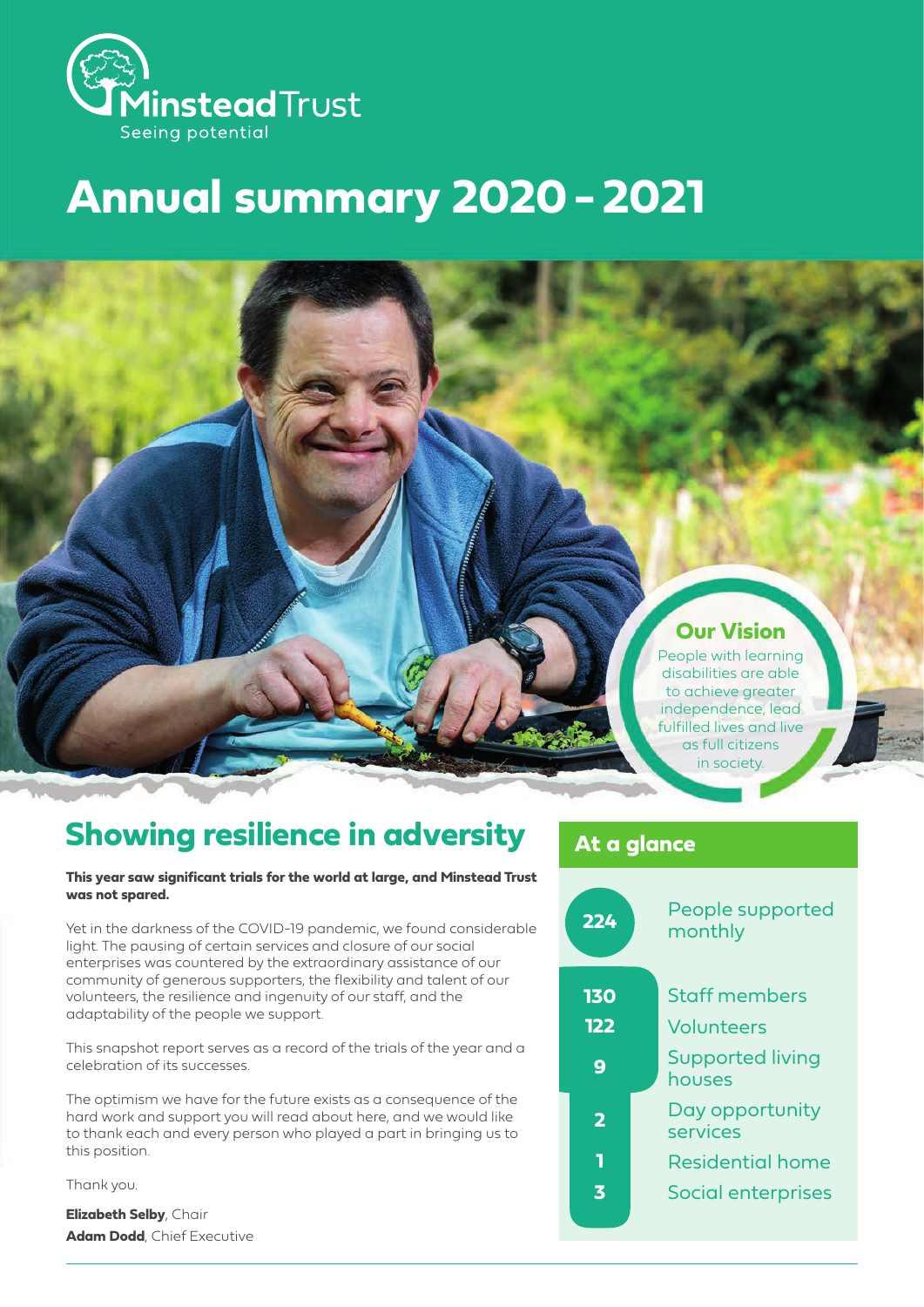

**More than**

**online**

sessions in lockdown

**150** 

**Annual summary 2020 - 2021 Annual summary 2020 - 2021**

# **Highlights of 2020-2021**

Lying behind these statistics are the thousands of hours of committed and passionate work of our care teams. As the world changed and we all faced the fear of the unknown, care workers made huge sacrifices to support some of the most vulnerable people in society. These startling numbers are testament to their commitment and we are truly grateful.

**110**

**1,221 hours**

day opportunities

their own homes



people attending

**Over 3,000** volunteer hours

# **445 hours** residential

## **Simon** Supported through singing

### **Simon is part of our online choir, who meet regularly on Zoom to sing and support each other.**

'I like singing, we join on Zoom and I remember singing 'I Wore My Coat' from Joseph and the Technicolour Dreamcoat. Me and my friend Philip have seen that at the Mayflower Theatre in Southampton.

'Singing makes me feel happy, which helps me. Lockdown was hard because we had to stay indoors and couldn't go out – it was harder to find things to do. I missed dancing at Minstead Trust which helps me keep fit and I also miss working in the kitchens at Minstead Lodge.

'During lockdown our support worker would come and see us which made me feel safe. I also joined Zoom sessions like the Friday afternoon quiz, but singing is my favourite thing.'

'Singing makes me feel happy, which helps me.'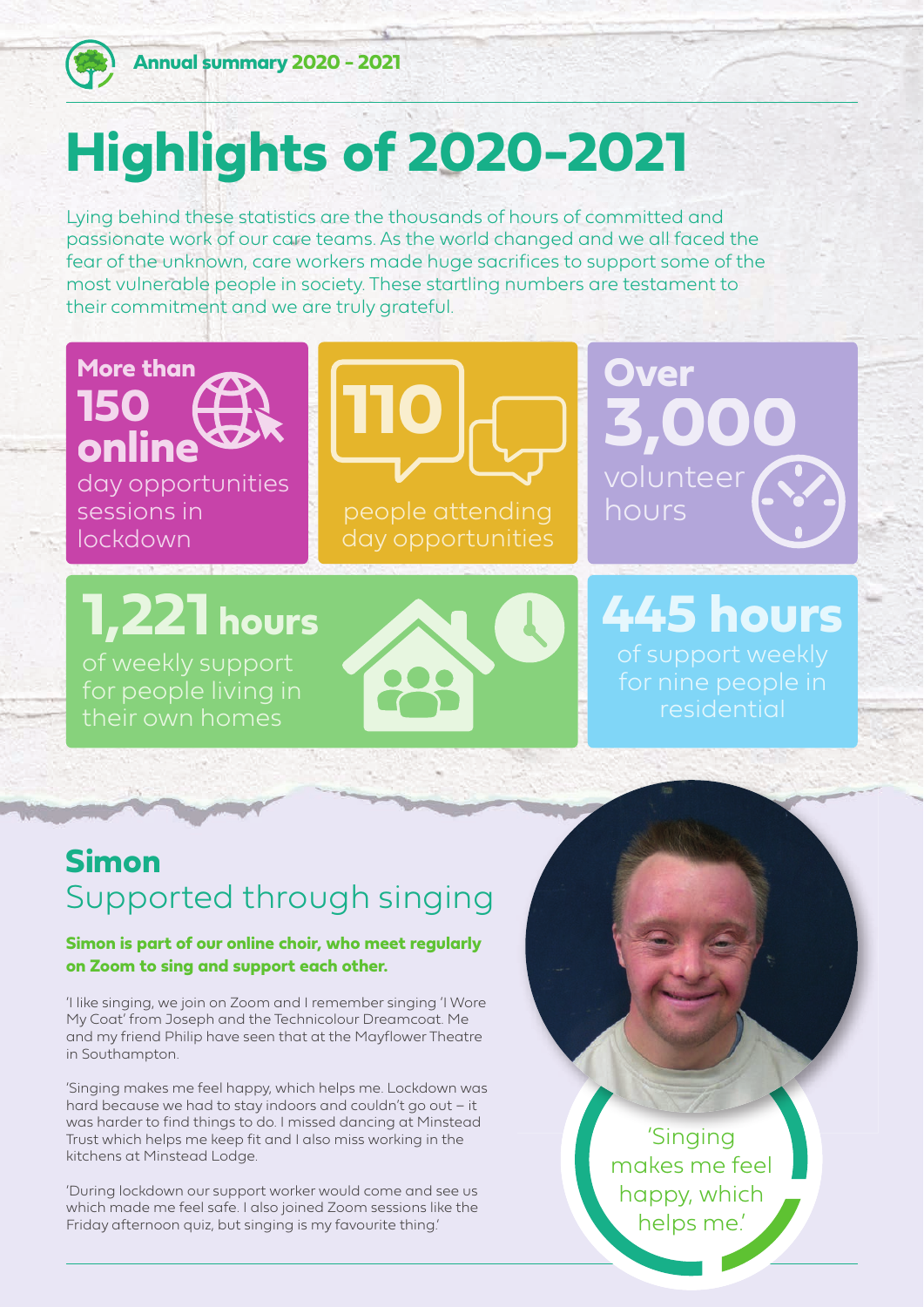**Annual summary 2020 - 2021**

# **Furzey Gardens**

## **Providing a sanctuary**

This was a difficult year for our social enterprises, as Hanger Farm Arts Centre and Minstead Lodge wedding and event venue were mostly closed.

However, amongst such difficulty Furzey Gardens was a beacon of hope and a sanctuary for many.

The gardens were permitted to reopen in June 2020 and stayed open through ensuing lockdowns to offer fresh air, exercise and peace to visitors.

Throughout it all, staff, volunteers and the learning disability work team continued to work incredibly hard maintaining the gardens and serving visitors. Their commitment was one of the highlights of a difficult year.

## **Alison Steele** A fresh start at Furzey

'I've been volunteering as a 'meet and greet' volunteer at Furzey Gardens for four years. During lockdown it felt so strange not to be heading across the New Forest every Monday. I really missed meeting up with the other garden volunteers and students and staff. It was particularly frustrating not to be able to share the spectacular spring flowers with visitors in 2020 for what is usually one of our busiest seasons.

'When we were able to open the gardens again in June it was extra special as all our visitors were so delighted to be out and about again, especially those who had been shielding and I was happy to welcome them and share their joy. It was great to catch up with the other volunteers too.

'Volunteering at Furzey helped me regain my selfconfidence and enthusiasm after losing my husband. The friends I have made here have been wonderfully supportive and I find a Monday spent welcoming visitors to this beautiful place lifts my spirits and sets me up for the rest of the week.'